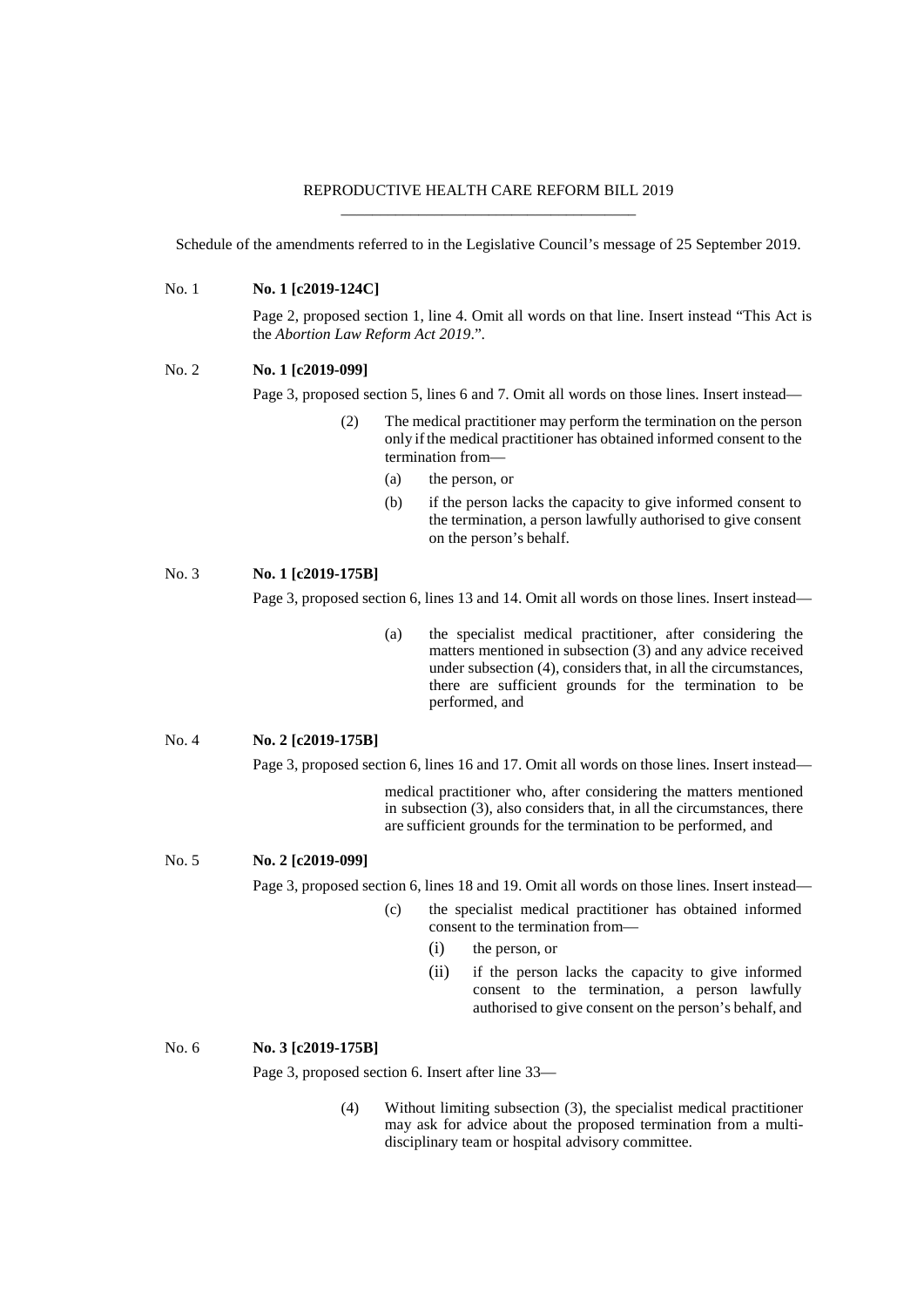| No. 7  | No. 4 [c2019-175B]                                                                 |     |                                                                                                                                                                                                                                                                                                                                                  |  |  |  |
|--------|------------------------------------------------------------------------------------|-----|--------------------------------------------------------------------------------------------------------------------------------------------------------------------------------------------------------------------------------------------------------------------------------------------------------------------------------------------------|--|--|--|
|        | Page 3, proposed section 6. Insert after line 44—                                  |     |                                                                                                                                                                                                                                                                                                                                                  |  |  |  |
|        |                                                                                    |     | <b>Note.</b> This section is intended to reflect the common law position on<br>terminations at the time this Act was enacted, subject to the purposes and<br>requirements of this Act.                                                                                                                                                           |  |  |  |
| No. 8  | No. 1 [c2019-107C]                                                                 |     |                                                                                                                                                                                                                                                                                                                                                  |  |  |  |
|        | Page 4, proposed section 7, line 2. Omit "or 6".                                   |     |                                                                                                                                                                                                                                                                                                                                                  |  |  |  |
| No. 9  | No. 2 [c2019-107C]                                                                 |     |                                                                                                                                                                                                                                                                                                                                                  |  |  |  |
|        | Page 4, proposed section 7. Insert after line 9—                                   |     |                                                                                                                                                                                                                                                                                                                                                  |  |  |  |
|        |                                                                                    | (2) | Before performing a termination on a person under section 6, a<br>specialist medical practitioner must provide all necessary<br>information to the person about access to counselling, including<br>publicly-funded counselling.                                                                                                                 |  |  |  |
| No. 10 | No. 3 [c2019-107C]                                                                 |     |                                                                                                                                                                                                                                                                                                                                                  |  |  |  |
|        | Page 4, proposed section 7, line 11. Insert "or $(2)$ " after "subsection $(1)$ ". |     |                                                                                                                                                                                                                                                                                                                                                  |  |  |  |
| No. 11 | No. 1 [c2019-103D]                                                                 |     |                                                                                                                                                                                                                                                                                                                                                  |  |  |  |
|        | Page 5, proposed section 9. Insert after line 4—                                   |     |                                                                                                                                                                                                                                                                                                                                                  |  |  |  |
|        |                                                                                    | (4) | For the purposes of subsection $(3)(a)$ , the first practitioner is taken<br>to have complied with the practitioner's obligations under that<br>paragraph if the practitioner gives the person information approved<br>by the Secretary of the Ministry of Health for the purposes of that<br>paragraph.                                         |  |  |  |
|        |                                                                                    |     | <b>Note.</b> The information to be approved by the Secretary is to consist of contact<br>details for a NSW Government service that provides information about a<br>range of health services and resources, including information about medical<br>practitioners who do not have a conscientious objection to the performance<br>of terminations. |  |  |  |
| No. 12 | No. 1 [c2019-155]                                                                  |     |                                                                                                                                                                                                                                                                                                                                                  |  |  |  |
|        | Page 5. Insert after line 21—                                                      |     |                                                                                                                                                                                                                                                                                                                                                  |  |  |  |
|        | 11                                                                                 |     | Care of person born after termination                                                                                                                                                                                                                                                                                                            |  |  |  |
|        | (1)                                                                                |     | This section applies if a termination results in a person being born.                                                                                                                                                                                                                                                                            |  |  |  |
|        |                                                                                    | (2) | Nothing in this Act prevents the medical practitioner who performed                                                                                                                                                                                                                                                                              |  |  |  |

- the termination, or any other registered health practitioner present at the time the person is born, from exercising any duty to provide the person with medical care and treatment that is—
	- (a) clinically safe, and
	- (b) appropriate to the person's medical condition.

**Note.** See section 10(3), which provides that this Act does not limit a duty a registered health practitioner has to comply with professional standards or guidelines. See also section 13, which provides that the Secretary of the Ministry of Health may issue guidelines about the performance of terminations at approved health facilities and requires registered health practitioners performing terminations, or assisting in the performance of terminations, to act in accordance with the guidelines.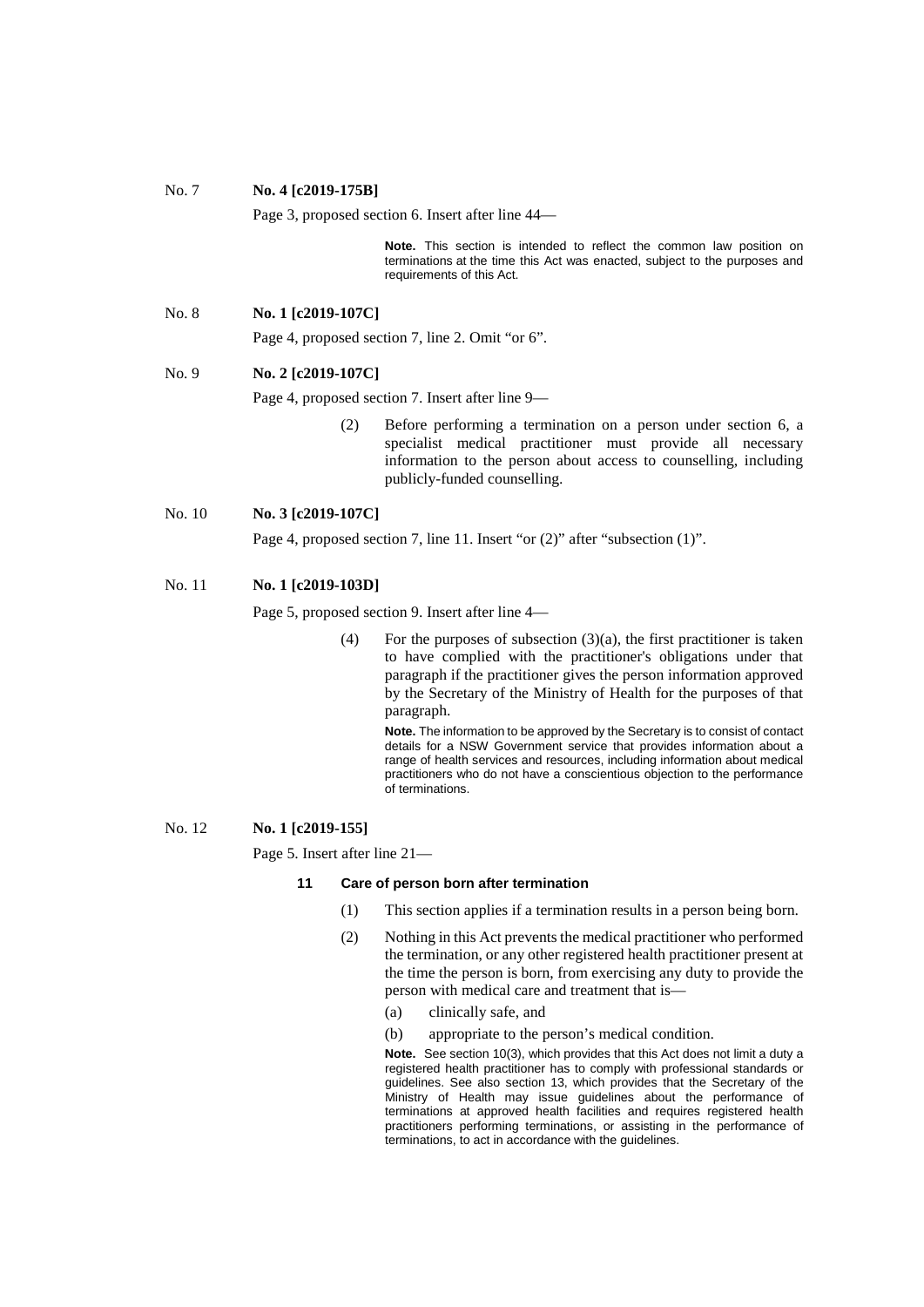(3) To avoid doubt, the duty owed by a registered health practitioner to provide medical care and treatment to a person born as a result of a termination is no different than the duty owed to provide medical care and treatment to a person born other than as a result of a termination.

### No. 13 **No. 1 [c2019-159]**

Page 7, proposed section 13, line 6. Omit "**at approved health facilities**".

### No. 14 **No. 2 [c2019-159]**

Page 7, proposed section 13, line 8. Omit "at approved health facilities".

#### No. 15 **No. 5 [c2019-175B]**

Page 7, proposed section 13. Insert after line 8—

- (2) Without limiting subsection (1), the guidelines may include information about matters relevant to the role of multi-disciplinary teams and hospital advisory committees in relation to the performance of terminations, including the following—
	- (a) the operation of multi-disciplinary teams or hospital advisory committees,
	- (b) the assistance a multi-disciplinary team or hospital advisory committee may provide about a termination to a medical practitioner.

### No. 16 **No. 1 [c2019-123]**

Page 7. Insert after line 11—

### **14 Medical practitioners to provide information about terminations**

- (1) A medical practitioner who performs a termination must, within 28 days after performing the termination, give the Secretary of the Ministry of Health the information about the termination decided by the Secretary.
- (2) The information must be given in the way decided by the Secretary including, for example, by using a form approved by the Secretary for the purposes of subsection (1).
- (3) Information provided by a medical practitioner to the Secretary under this section must not include any particulars which would allow a person on whom a termination was performed to be identified.

### No. 17 **No. 3 [c2019-159]**

Page 7, proposed section 14, line 12. Omit "**Review in relation to gender selection**". Insert instead "**Terminations for sex selection**".

### No. 18 **No. 4 [c2019-159]**

Page 7, proposed section 14. Insert before line 13—

(1) This Parliament opposes the performance of terminations for the purpose of sex selection.